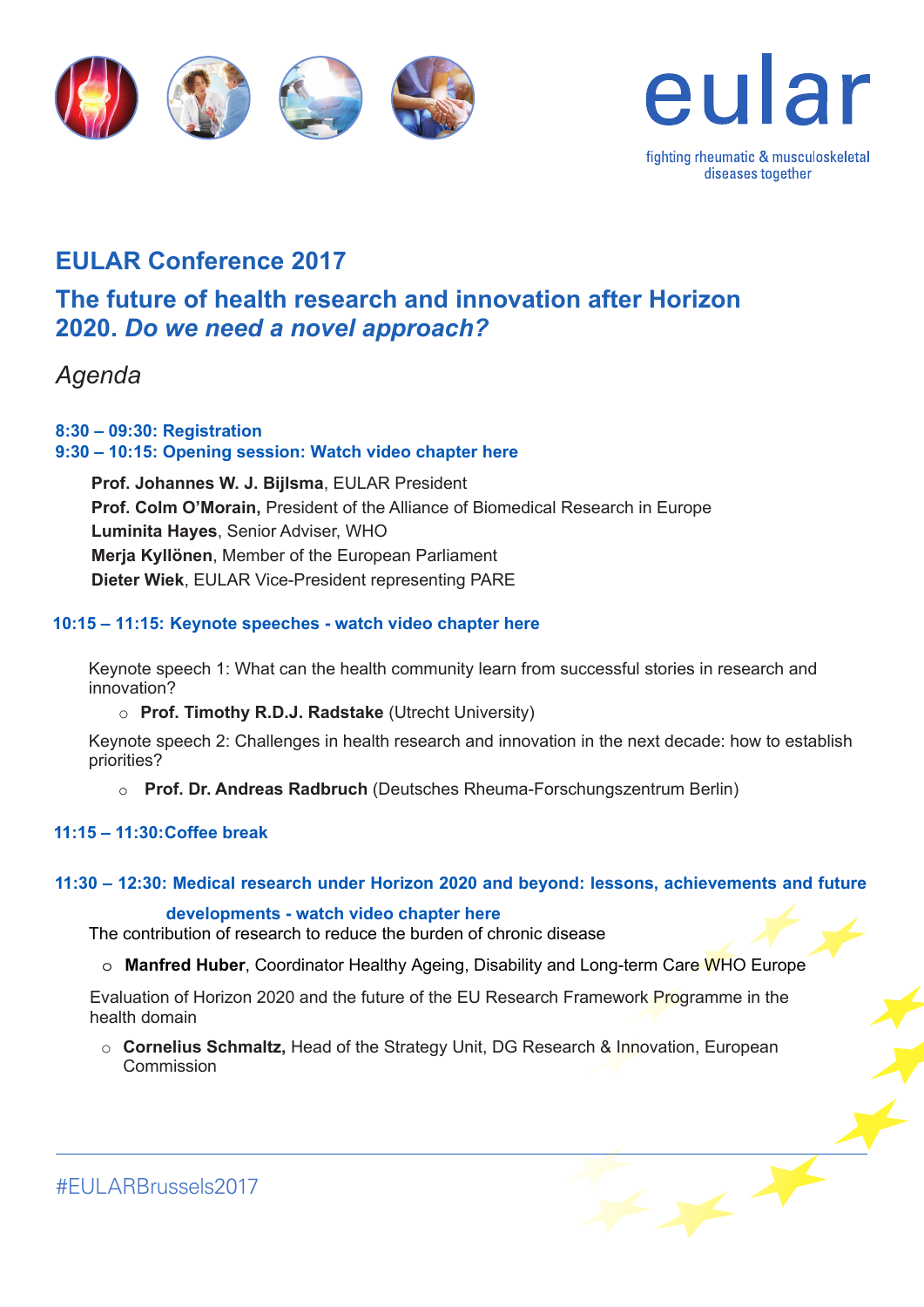Innovation in diagnosis, prevention and treatment of RMDs. The health professionals' perspective

o **Prof. Tanja Stamm**, Head of Section for Outcomes Research, Center for Medical Statistics, Informatics, and Intelligent Systems, Medical University of Vienna

The future of research and innovation in RMDs: RheumaMap

o **Prof. Johannes W. J. Bijlsma**, EULAR President

The role of research and innovation in reducing the burden of chronic diseases. The patients' perspective

o **Nele Caeyers**, Chair of the Standing Committee of PARE, EULAR

### **12:30 – 13:30: Lunch**

### **13:30 – 14:55: Workshops**

Horizon 2020: Lessons for the next research framework programme

o Chairs: **Prof. Rik Lories** (University Hospitals Leuven & EULAR) & **Prof. Colm O'Morain** (Alliance for Biomedical Research in Europe)

Challenges in transferring research findings and innovations into clinical practice

o Chairs: **Nina Østerås** (Diakonhjemmet Hospital Oslo & EULAR) & **Yvonne van Eijk – Hustings** (ESNO & EULAR)

Engagement of patients in research and innovation

o Chairs: **Elsa Mateus** (Portuguese League Against Rheumatic Diseases & EULAR) & **David H.-U. Haerry** (EUPATI)

Public Private Partnership in research and innovation

o Chairs: **Prof. Francis Berenbaum** (Pierre & Marie Curie University & EULAR) & **Pierre Meulien** (Innovative Medicines Initiative)

### **14:55 – 15:10: Coffee break**

#### **[15:10 – 15:40: Report of workshops](https://youtu.be/OS0-3qbyMLA) - watch video chapter here**

**Report of workshops Q&A**

#### **[15:40 – 16:50: Panel debate: The role of EU and Member States in fostering medical research and](https://youtu.be/2jhEttlhcSg)  innovation to reduce the burden of major chronic diseases - watch video chapter here**

**Cornelius Schmaltz** (European Commission), **Bonnie Wolff-Boenisch** (Science Europe); **Pierre Meulien** (Innovative Medicines Initiative); **Valentina Strammiello** (European Patients' Forum), **Prof. Johannes W. J. Bijlsma** (EULAR President). Moderator: **Tamsin Rose**